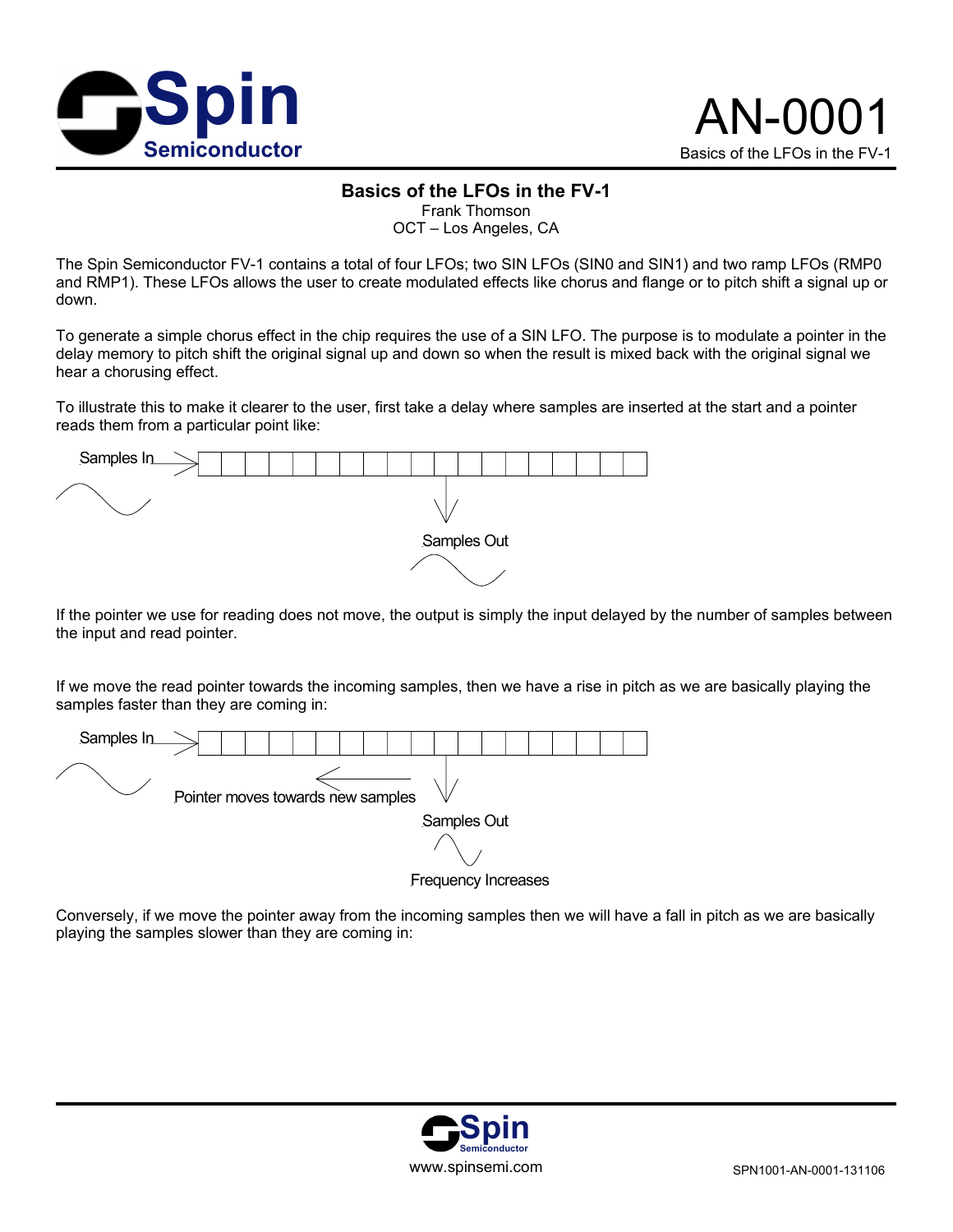

If we modulate the pointer with a wave form like a SIN wave then the output will shift up and down in frequency as the read pointer moves towards and away from the incoming samples:



To accomplish this in the FV-1, we need to do the following:

- 1. Define an area in memory to use as our delay memory
- 2. Set a read pointer to the middle of this delay
- 3. Modulate the position of the read pointer using the LFO

When we define the area in memory to use for delay, we must make sure it is long enough so that the pointer, when modulated by the LFO, does not go past the start or end of the delay. This length must be the same as the amplitude of the SIN wave. For example, if we select the SIN wave to go from -1024 to +1024 then the memory must be 2049 locations long.

We set the read pointer to the middle of the delay since the LFO goes both positive and negative, so if the delay goes from 0 to 2048 and we set the read pointer to 1024 then when we add the +/-1024 from the SIN wave we will not exceed either end of the delay.

Now we also need a way to place samples into our delay and move these samples through the delay. The FV-1 does this by using a down counter that is decremented once per sample period at the start of each new sample period. This down counter is added to the address for all memory accesses there by moving the samples through the delay. As a result of using a down counter, we write to delays to their lower address and read from a higher address (i.e. for a 20 sample delay write to address 0 and read from address 20). So for the case of the above chorus, we would write to address 0 and read from address 1024.

There is one small remaining item to deal with and that is the fact that we will normally not be landing on whole samples while modulating the pointer with the SIN wave. This means we will want to interpolate between adjacent points to generate the chorus output, the SIN generator can assist in that its output has bits below those added to the address

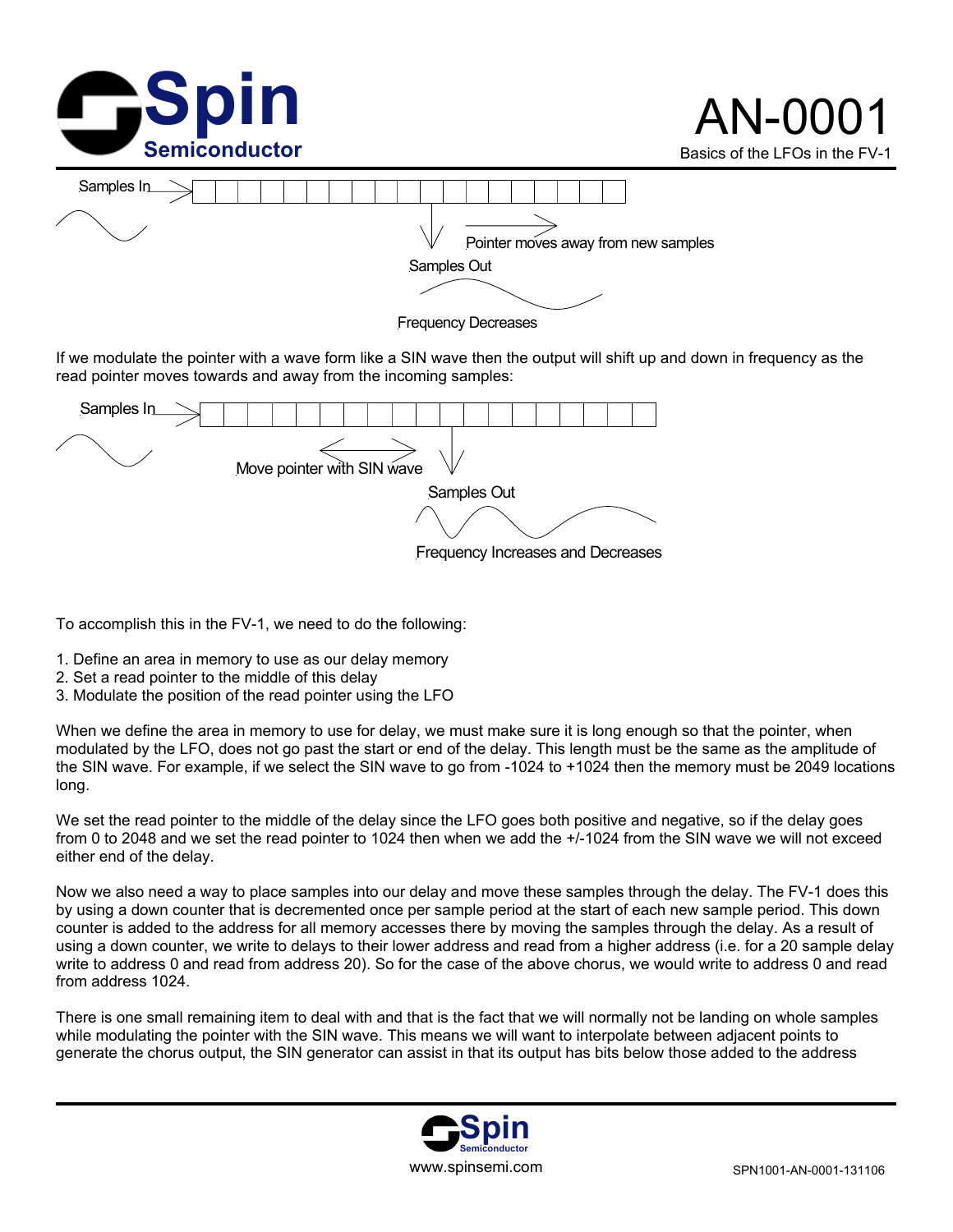

pointer and we can use these bits as interpolation coefficients for linear interpolation. The linear interpolation is performed by:

Sample[N]\*(K-1) + Sample[N+1]\*K

where K is the "fractional" bits (those below the ones used for addressing) from the SIN generator and are considered to  $be \le 1.0$ 

Now, using the above information we can write a program to take an input, place it in a delay, read from a pointer modulated by one of the SIN LFOs and generate an output by linearly interpolating a result.

The equation to calculate the coefficient for a particular LFO frequency for the SIN LFO for use in a WLDS instruction is:

$$
\mathsf{Kf} = 2^{17} * \left(\frac{2\pi f}{R}\right)
$$

Where f: Desired LFO frequency in Hz R: Sample rate in Hz Valid values are in the range 0 to 511 for Kf which results in a frequency range of about 0 to 20Hz at a sample rate of 32,768Hz

The equation to calculate the coefficient for the amplitude for a given delay length for use in a WLDS instruction is:

 $Ka = \frac{16385}{16385}$ *N* ∗32767

Where: N: Delay length in samples Valid values are in the range of 0 to 32767 for Ka.

```
; From Application note AN-0001 
; Program AN0001-1.spn 
; 
; Memory declarations 
delayl mem 8193 ; Left delay 
delayr mem 8193 ; Right delay 
; Initialization, only run on first execution of code 
; Skip to the START label if NOT the first time 
skp run,START 
; Load up a sin LFO, this is about 0.2Hz 
; and +/-4096 samples for a total delay requirement of 8193 
wlds SIN0,5,16384 
; End of skip/initiaization 
; Main program code 
; First, read in the sample and write to the start of the delay 
; Read in the current left sample, ADCL -> ACC 
START: ldax ADCL 
; Write it to left delay and clear ACC
```
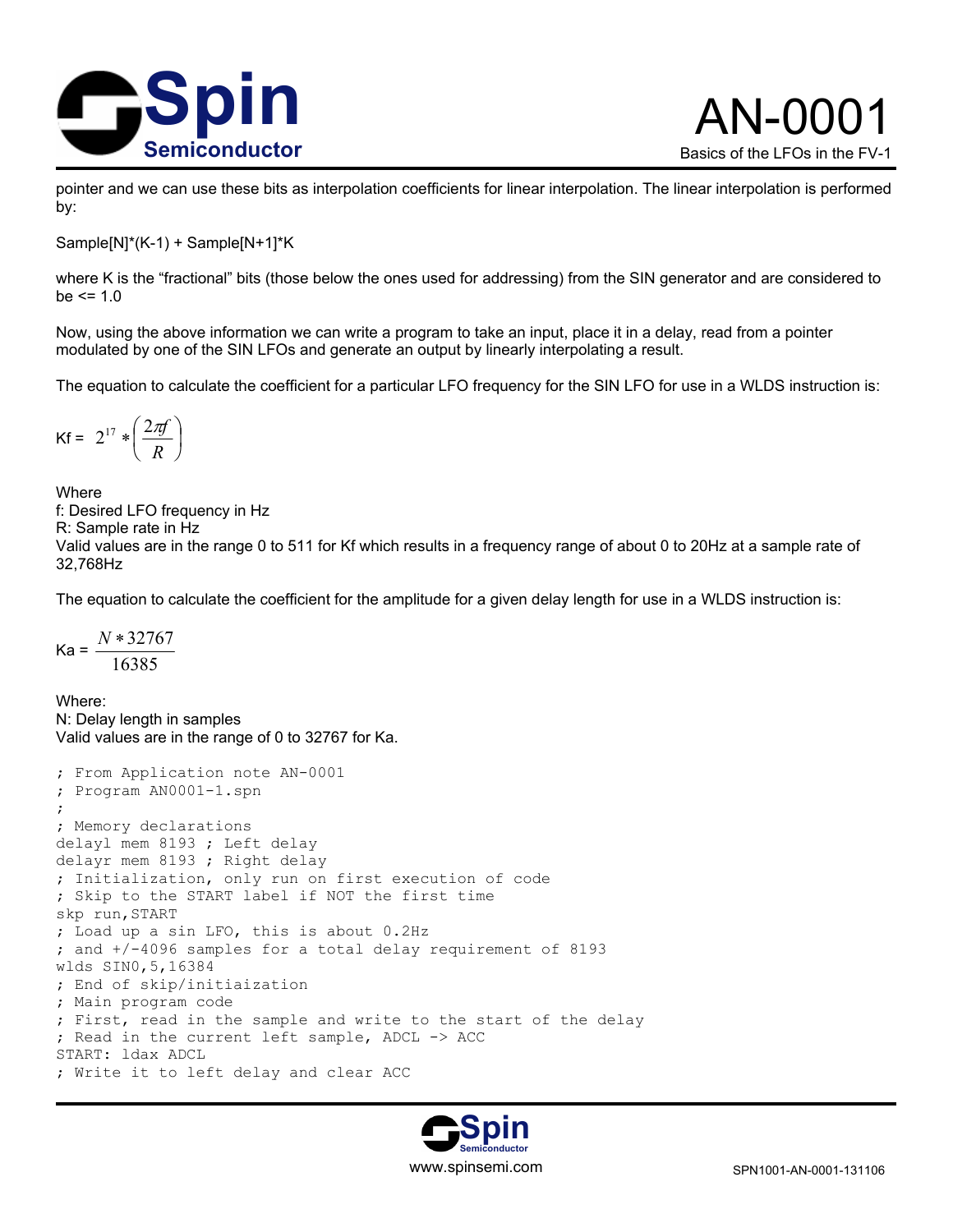



wra delayl,0 ; Read in the current sample, ADCR -> ACC ldax ADCR ; Write it to right delay and clear ACC wra delayr,0 ; We use the middle of the sample memory block as the ; address since we are using a signed sine wave ; that ranges  $-1.0$  to  $1.0$  (-4096 to +4095 in this case) ; The following instruction will read LFO 0, "REG" it in a temp register ; in the LFOblock (we don't want it to change while we are doing calculations) ; add the "integer" portion to the address of the middle of the delay ; and down counter and finally multiply the sample from the delay ; memory by (1-K). That's a lot for one instruction! The "rda" ; tells the ALU to add the result of the multiplication to the ACC, ; similar to a normal rda instruction. You can combine rda, wra, sof ; or rdal with a chorus instruction. ; (1-k)\*sample[addr] cho rda, SIN0, SIN|REG|COMPC, delayl^ ; Now we have sample[N] \* (1-interpolation coeff) in the accumulator, ; now need to generate sample[N+1] \* (interpolation coefficient) and ; add it to the value in the accumulator. Note that the address used ; in the instruction is 1 greater than the preceding instruction. ;k\*sample[addr+1] + ACC cho rda, SINO, SIN, delayl^+1 ; Interpolated sample in ACC, write it to DACL and clear ACC wrax DACL,0 ; Repeat for right channel. Since we are using the same LFO and output ; we do not need to REG the LFO again. cho rda, SIN0, SIN|COMPC, delayr^ cho rda, SINO, SIN, delayr^+1 wrax DACR,0 ; That's it!

Note that the values used here for the SIN generator of 0.2Hz and +/-4096 are extreme to illustrate use of the LFO. To really hear the chorus effect, the result of the chorus operation should be mixed back in with the original signal.

One of the most powerful aspects of the FV-1 chip is the ability to change the frequency and amplitude coefficients in real time by writing to the SINX\_RATE, SINX\_RANGE, RMPX\_RATE and RMPX\_RANGE registers within a program (replace 'X' with 0 or 1 to select the appropriate SIN or RMP LFO). This makes it possible to use the potentiometer inputs (or even the input signal its self) to control an LFO.

The key to this is understanding how the accumulator is mapped to the control values for the SIN LFO:

 ACC[22:14] is mapped to the 9-bits that control frequency ACC[22:8] is mapped to the 15-bits that control amplitude

To convert between the calculated Kf and Ka values and their equivalent decimal values:

 $Kf(decimal) = Kf/512$ 

Ka(decimal) = Ka/32768

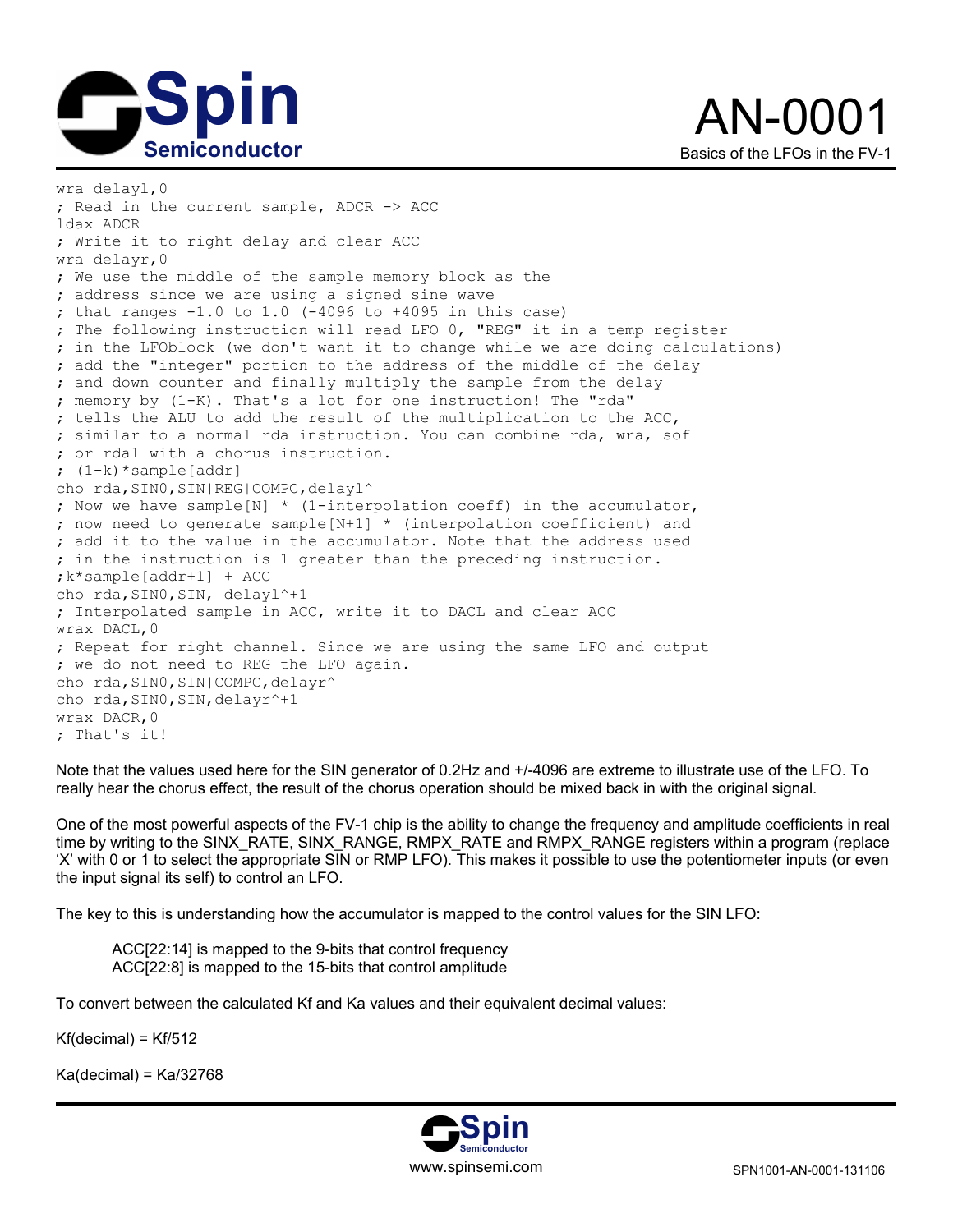

As an example, we will write a program that will use the POT0 input to control amplitude and POT1 to control frequency of LFO 0 and to output the sine wave on the left output. We will want amplitude to cover the entire range from 0 to +/-16384 (Ka=0 to 32767) and frequency to range from 5Hz to 20Hz (Kf=125 to 500 at a sample rate of 32768Hz)

Ka(decimal) = 0 to (32767/32768) = 0 to 0.999969482421875 Since a pot input ranges from 0 to 0.99… we will just use the POT0 input directly.

Kf(decimal) =  $(125/511)$  to  $(500/511)$  = 0.2446... to 0.9784... As we will want the value from POT1 to fall in this range, we can read the POT1 value, multiply it by 0.7338 (0.9784… - 0.2446…) and add 0.2446 to it.

; From Application note AN-0001 ; Program AN0001-2.spn ; ; Initialization, only run on first execution of code ; Skip to the START label if NOT the first time skp run,START ; Initialize sin LFO 0 for 5Hz and +/- 0 wlds SIN0,125,0 ; End of skip/initiaization ; Main program code ; First, read in POT0 and write it to LFO0\_RANGE ; POT0 -> ACC START: ldax POT0 ; Write it to LFO0 amplitude register and clear ACC wrax SINO RANGE, 0 ; Read in POT1 and multiply it by 0.7338, POT1 \* 0.7338 -> ACC rdax POT1,0.7338 ; Add 0.2446 to the value in the accumulator sof 1.0,0.2446 ; Write it to the LFO frequency register and clear ACC wrax SIN0\_RATE,0 ; ; We now use the cho rdal instruction which will read an LFO into the accumulator cho rdal,SIN0 ; ; Wave is now in ACC, write it to DACL wrax DACL,0 ; That's it! ; NOTE: When you view the output on a scope you will see amplitude variation ; due to the high pass filtering in the DAC.

The ramp LFOs are primarily used to pitch shift a signal up or down. As we learned in the above example, if a read pointer is moved towards or away from the incoming samples in a delay, the pitch will shift up or down accordingly. The problem is that the pointer eventually would run off one end of the delay so we would need to make sure it is brought back to the other end. The ramp LFO can do this for us, unlike the SIN LFO the ramp LFO is always positive, going from 0 to a max value (selectable as 4095, 2047, 1023 or 511) so by adding this offset to the base address of a memory delay, the read pointer can move through memory. The ramp can be an increasing ramp so that the read pointer is moving away from the

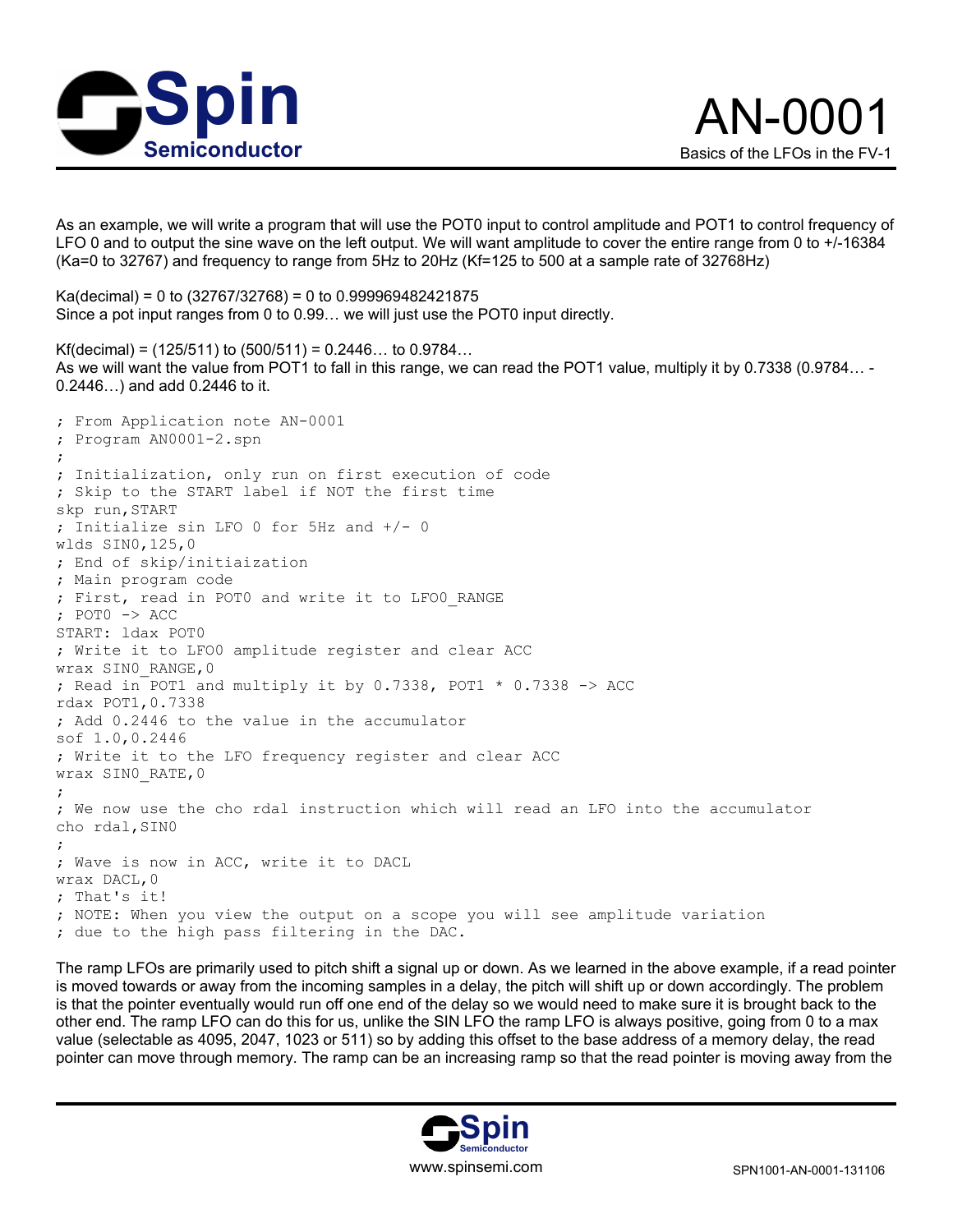

in coming samples and as a result creates a pitch down or a decreasing ramp so that the pointer is moving towards the incoming samples and creating a pitch up.



While these ramp waves can be used to pitch shift the signal, we will hear a discontinuity or "click" when the pointer wraps from one end of the delay to the other. To avoid this, we would want to use two pointers spaced apart by half the delay length and read the samples out from the pointer closest to the middle of the delay (farthest from the ends) but this would

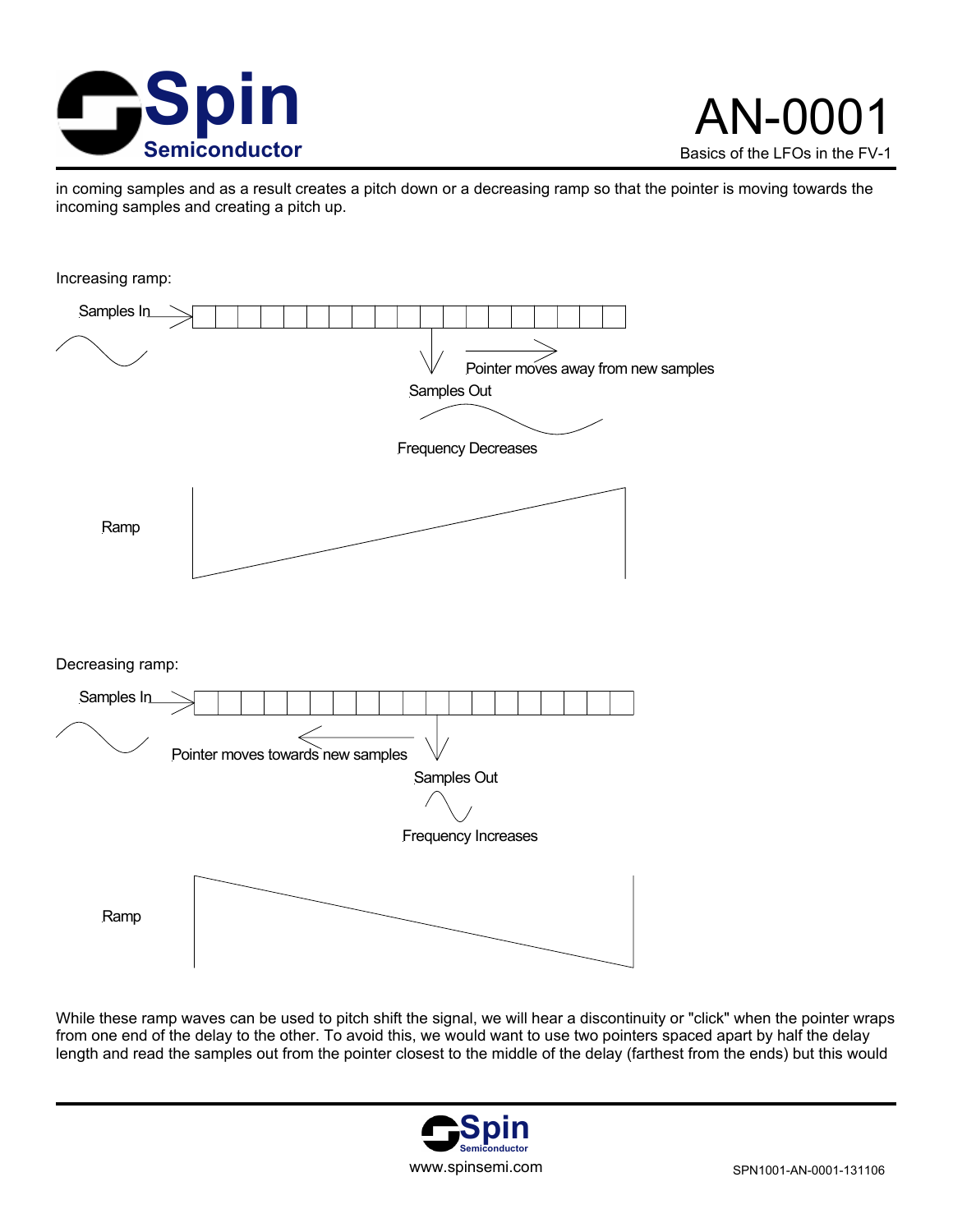

still have a similar problem as we jump between the pointers so we would additionally like to cross-fade between the pointers so that we smoothly transition from one pointer to the other.

The ramp LFO can provide both the second pointer and the cross fade coefficients to transition between the pointers. If we imagine that the ramp LFO goes from 0 to 1.0 and wraps back to 0 again like: 0, 0.1, 0.2, …, 0.8, 0.9, 1.0, 0, 0.1, 0.2,… then we can create the second pointer by simply adding 0.5 to the current ramp like: The cross fade coefficient can be derived from one pointers position in the delay, at the ends it is 0 and in the middle it is 1.0. This can all be shown in the following illustration:



As we can see, when read pointer 1 is at an end of the delay (the ramp wave is wrapping from 1.0 to 0) read pointer 2 is at the middle of the delay by using ramp+0.5. Additionally, the cross fade coefficient is 0 when read pointer one is at the end of the delay and 1.0 when it is in the middle of the delay. The coefficient to use with the second pointer is simply (1.0 – cross fade for pointer 1)

Now, there is one final issue to deal with and that is the same issue that we had with the SIN LFO and that is that we will normally not be landing on whole sample points as we move along the delay so we will want to interpolate at each read pointer like we did in the SIN LFO. Similarly to the SIN LFO there are fractional bits below those used for address offset that can be used for linear interpolation.

So to summarize the steps required for a pitch shift:

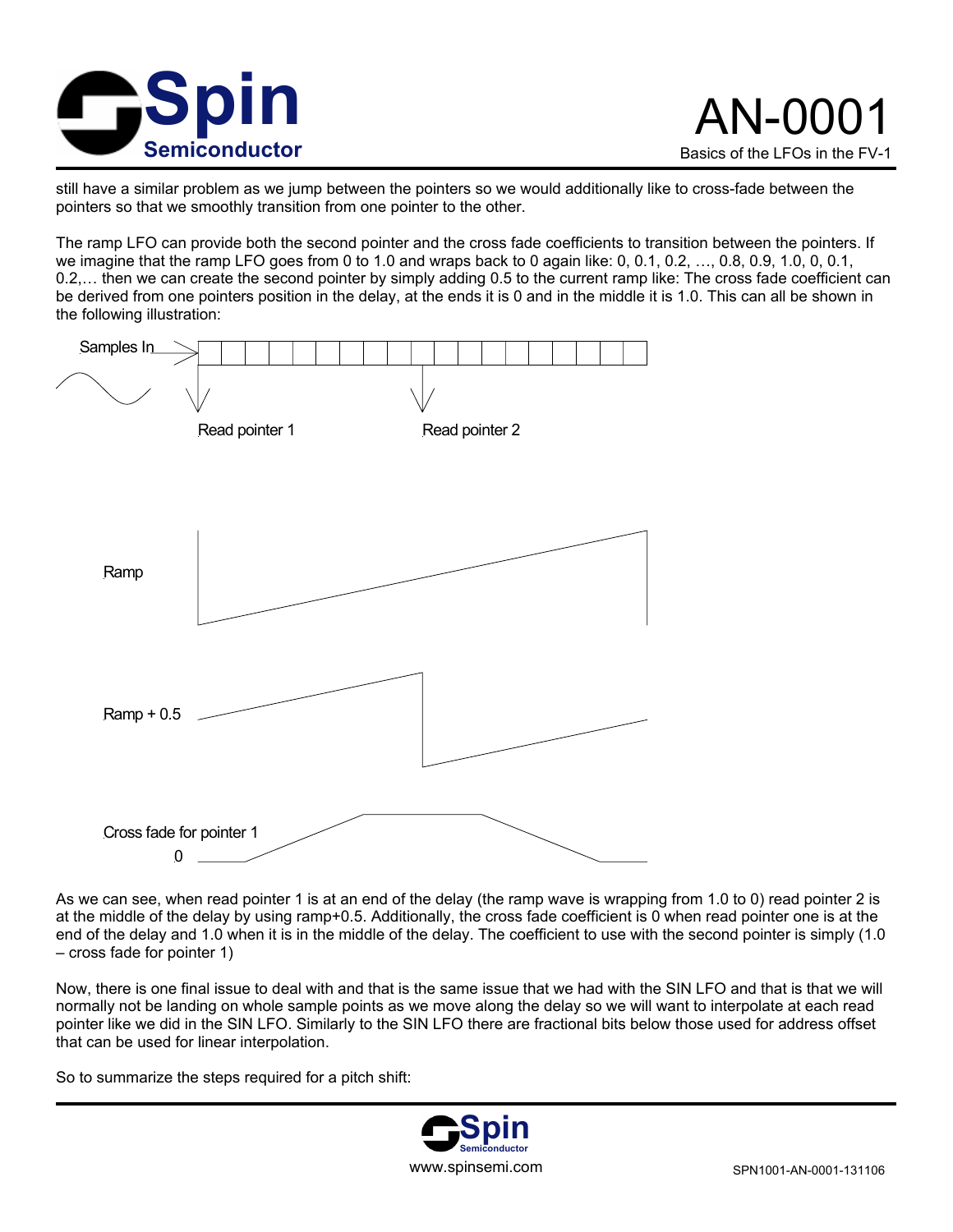



- 1. Define a delay in memory that is 4096, 2048, 1024 or 512 samples long
- 2. Set ramp amplitude (4096, 2048, 1024 or 512, must match length in 1 above) and pitch shift coefficient.
- 3. Read from first pointer and linearly interpolate a result
- 4. Read from second pointer by adding 0.5 to the ramp and linearly interpolate a result
- 5. Use the cross fade coefficient to cross fade between the results from the ramps for the final result.

While this is more complex that the chorus as we need to perform two linear interpolations and the cross fade, the LFOs will again do most of the work.

The equation to calculate the coefficient to send to the LFO for a given amount of pitch shift is:

For pitch shifting down:

$$
C = -2^{14} * \left(1 - \frac{1}{2^N}\right)
$$

N = Desired amount of pitch shift in octaves (N is positive)

For pitch shifting up:

 $C = 2^{14} * (2^N - 1)$ N = Desired amount of pitch shift in octaves

NOTE: Coefficient values must be in the range of -16384 <= C <= 32767

```
; From Application note AN-0001 
; Program AN0001-3.spn 
; 
delayl mem 4096 ; Left delay 
delayr mem 4096 ; Right delay 
temp mem 1 ; Temp location for partial calculations 
; Initialization, only run on first execution of code 
; Skip to the START label if NOT the first time 
skp run,START 
; Load up a ramp LFO. Since we need to be able to create both increasing 
; and decreasing ramps so we can pitch up or down, we use the sign of the 
; coefficient to tell us what to do. A positive coefficient means 
; pitch up while a negative coefficient means pitch down. 
; 
; The amplitude of the ramp is fixed at 4096, 2048, 1024 or 512 
; We will use the long delay range and a coefficient of 16384 for a 
; shift up of one octave. 
wldr 0,16384,4096 
; End of skip/initiaization 
; Main program code 
; First, read in the sample and write to the start of the delay
```
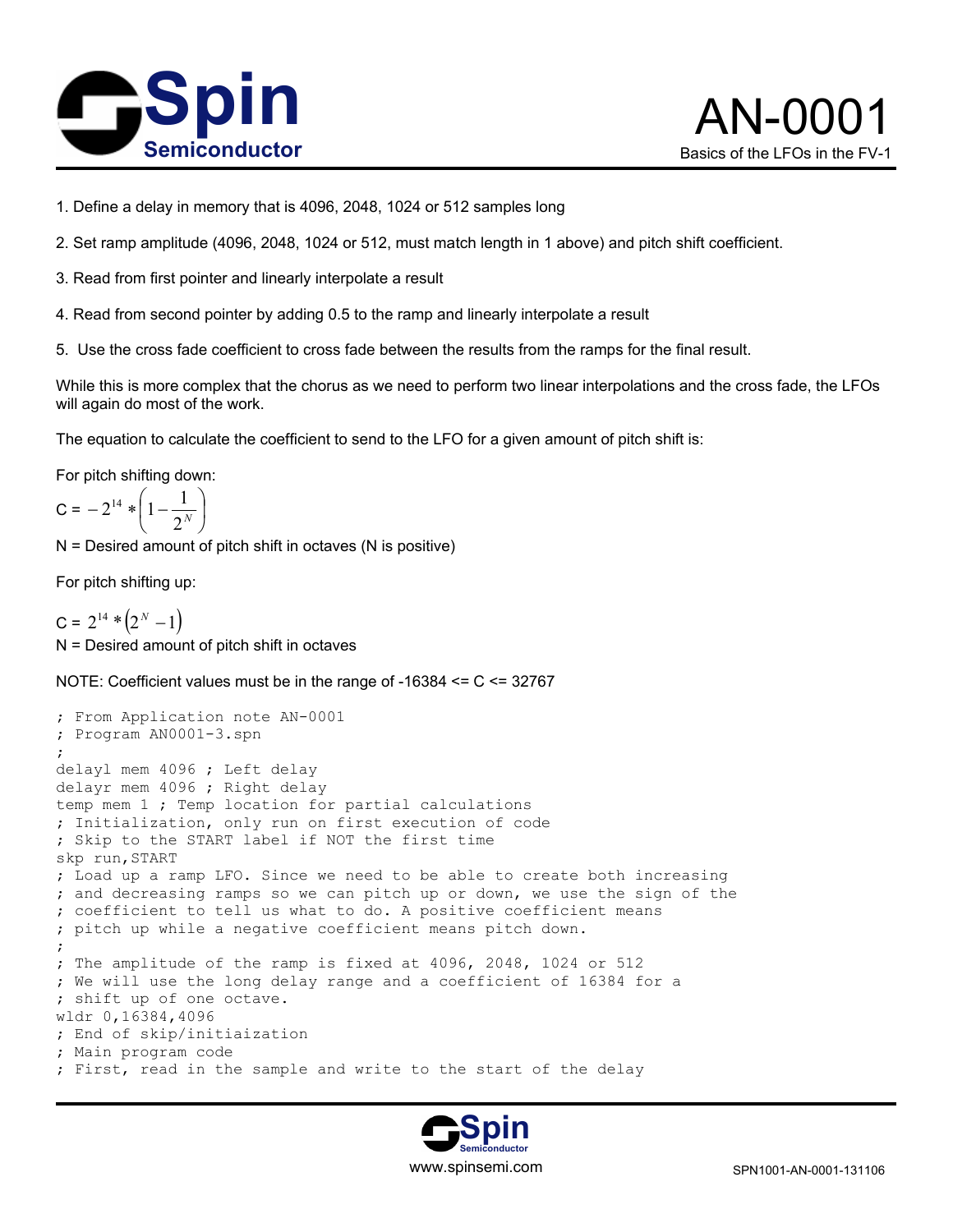



; Read in the current left sample, ADCL -> ACC START: ldax ADCL ; Write it to left delay and clear ACC wra delayl,0 ; Read in the current sample, ADCR -> ACC ldax ADCR ; Write it to right delay and clear ACC wra delayr,0 ; We use the start of the sample memory block as the ; address since we are using a positive only ramp ; that ranges 0 to 1.0 (4095 in this case) ; We are linearly interpolating at the first read pointer ; (1-k)\*sample[addr] ; We register the output of the ramp LFO into an internal LFO ; register so it won't change as we use it. cho rda, RMP0, REG|COMPC, delayl ; k\*sample[addr+1] + ACC cho rda,RMP0,,delayl+1 ; We now have the result for the first read pointer, we save it to ; memory for now. So here we are doing ACC -> memory, ACC\*0 -> ACC ; to save the result and clear the accumulator wra temp,0 ; Do the second read pointer. We tell the LFO to add ½ to the ramp ; and basically do the same as above. ; (1-k)\*sample[addr+ half ramp] cho rda, RMP0, RPTR2|COMPC, delayl ; k\*sample[addr+ half ramp + 1] + ACC cho rda,RMP0,RPTR2,delayl+1 ; Now in the ACC we have the result of the linear interpolation ; around the second read pointer. We now want to cross fade between ; this and the result of the first read pointer. Since this is from ; the second read pointer we want to use 1-XFADE coefficient. Note ; that XFADE' means 1-XFADE to the assembler. ; ACC\*(1-XFADE) + 0 cho sof,RMP0,NA|COMPC,0 ; Result in ACC is now read [pointer 2] \* (1-XFADE) ; Add in earlier value that was saved in memory, multiply saved value ; by XFADE coefficient ; memory[addr] \* XFADE + ACC cho rda, RMP0, NA, temp ; Final result is in ACC, write it to DACL and clear ACC wrax DACL,0 ; Now repeat it for the right channel. Since we are using the same ramp LFO as above, ; we do not need to REG it. cho rda, RMP0, COMPC, delayr cho rda, RMP0, , delayr+1 wra temp,0 cho rda, RMP0, RPTR2|COMPC, delayr cho rda,RMP0,RPTR2,delayr+1 cho sof,RMP0,NA|COMPC,0 cho rda, RMP0, NA, temp

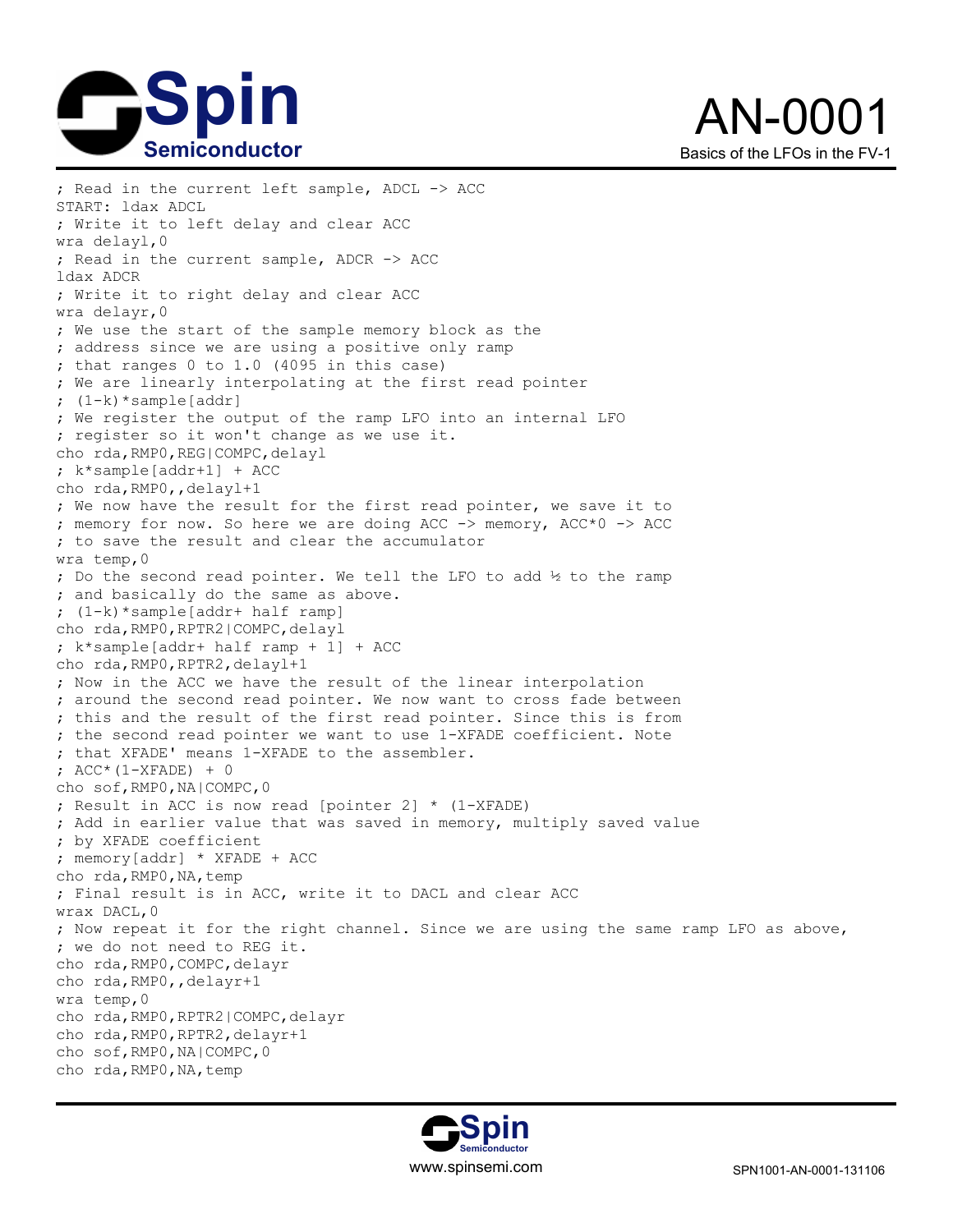

wrax DACR,0

Like the SIN LFOs, we can directly write to the rate and range registers for ramp LFOs. In general we will only write to the rate register since that is all we need to change to control the pitch. Like the SIN registers we need to determine how the coefficient is mapped from the accumulator into the ramp rate register. In this case, the coefficient can be positive or negative, so:

ACC[23:8] are mapped to the 16-bits that control frequency

Therefore to convert between the calculated C value and its decimal equivalent:

C(decimal)=C/32768

Since C may range from -16384 to +32767, C(decimal) will range from -0.5 to + 0.999969482421875

In the following example, we will use POT0 to adjust the frequency of the ramp so that the input signal can be pitched up or down by an octave. The signal will be at normal pitch when the pot is in the middle position.

C(-1 octave) = -8192, C(-1 octave decimal) = -0.25  $C(+1 \text{ octave}) = 16384$ ,  $C(+1 \text{ octave decimal}) = +0.5$ 

Since the range of values are not symmetrical about 0 for +1 octave and -1 octave, we will need to use slightly different calculations if POT0 is greater than or less than 0.

```
; From Application note AN-0001 
; Program AN0001-4.spn 
; 
; Memory declarations 
delayl mem 4096 ; Left delay 
delayr mem 4096 ; Right delay 
temp mem 1 ; Temp location for partial calculations 
; Initialization, only run on first execution of code 
skp run, START
; Load up a ramp LFO. 
; We will use the 4096 delay range and a rate coefficient of 0 
wldr RMP0,0,4096 
; End of skip/initiaization 
; Main program code 
; Read in the current left sample, ADCL -> ACC 
START: ldax ADCL 
; Write it to left delay and clear ACC 
wra delayl,0 
; Read in the current sample, ADCR -> ACC 
ldax ADCR 
; Write it to right delay and clear ACC 
wra delayr,0 
; (1-k)*sample[addr] 
cho rda, RMP0, REG|COMPC, delayl
; k*sample[addr+1] + ACC 
cho rda, RMP0, , delayl+1
```
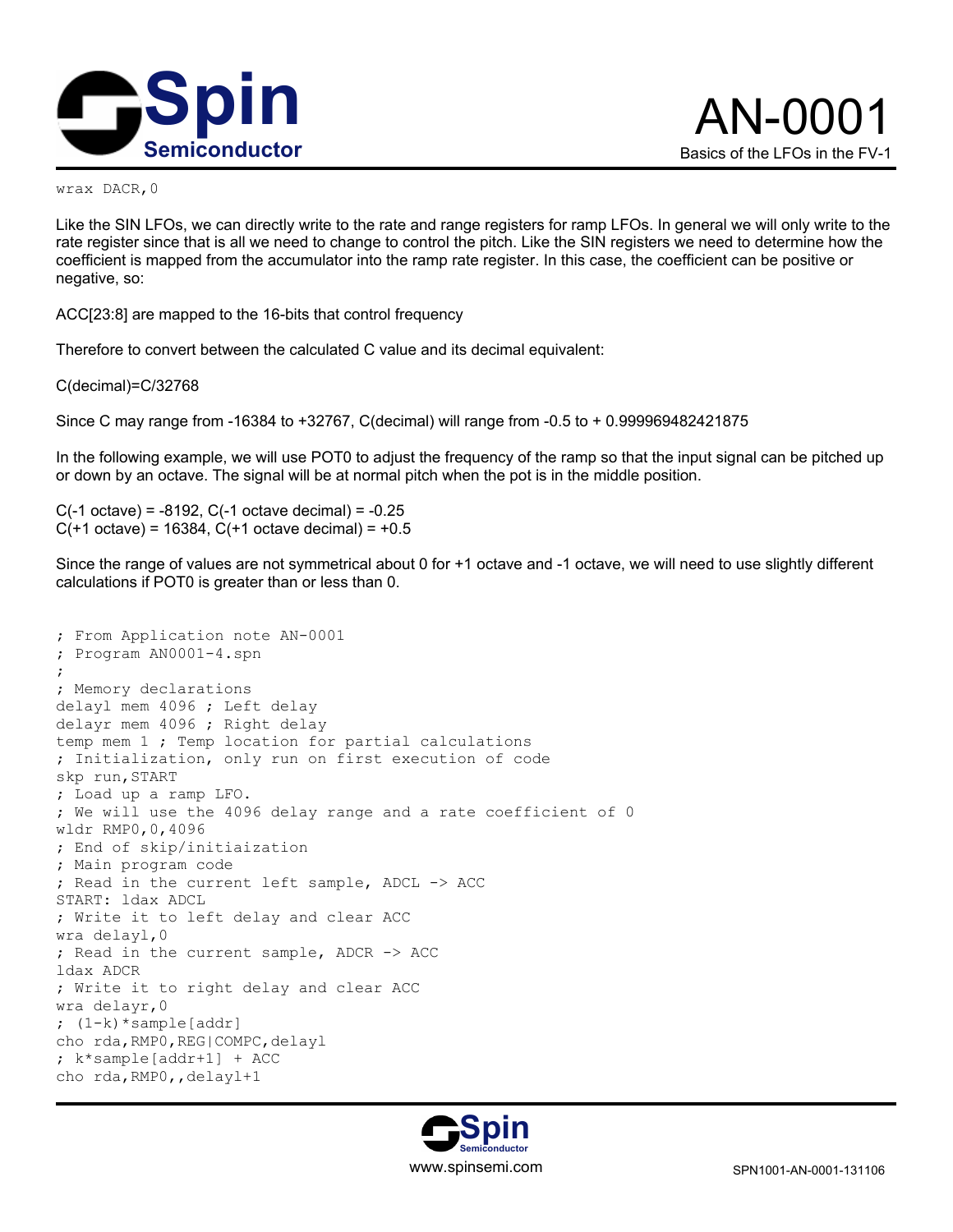



```
; ACC \rightarrow memory, ACC^*O \rightarrow ACCwra temp,0 
; (1-k)*sample[addr+ half ramp] 
cho rda, RMP0, RPTR2|COMPC, delayl
; k*sample[addr+ half ramp + 1] + ACC 
cho rda,RMP0,RPTR2,delayl+1 
; ACC*(1-XFADE) + 0
cho sof,RMP0,NA|COMPC,0 
; memory[addr] * XFADE + ACC 
cho rda, RMP0, NA, temp
; Final result is in ACC, write it to DACL and clear ACC 
wrax DACL,0 
; Now repeat it for the right channel 
; Since we will use the same ramp for right, we do not need to "REG" it 
cho rda, RMP0, COMPC, delayr
cho rda,RMP0,,delayr+1 
wra temp,0 
cho rda,RMP0,RPTR2|COMPC,delayr 
cho rda,RMP0,RPTR2,delayr+1 
cho sof,RMP0,NA|COMPC,0 
cho rda, RMP0, NA, temp
wrax DACR,0 
; 
; Rate adjustment 
; 
; Read POT0 into ACC 
ldax POT0 
; Subtract 0.5 so ACC ranges from -0.5 to +0.5 
sof 1.0,-0.5 
; If ACC >= 0, skip the ACC*0.5 instruction 
skp GEZ,pos 
; ACC < 0, scale it to be -0.25 to 0 
sof 0.5,0 
; Load ACC into ramp rate register and clear ACC 
pos: wrax RMP0_RATE,0 
; Done
```